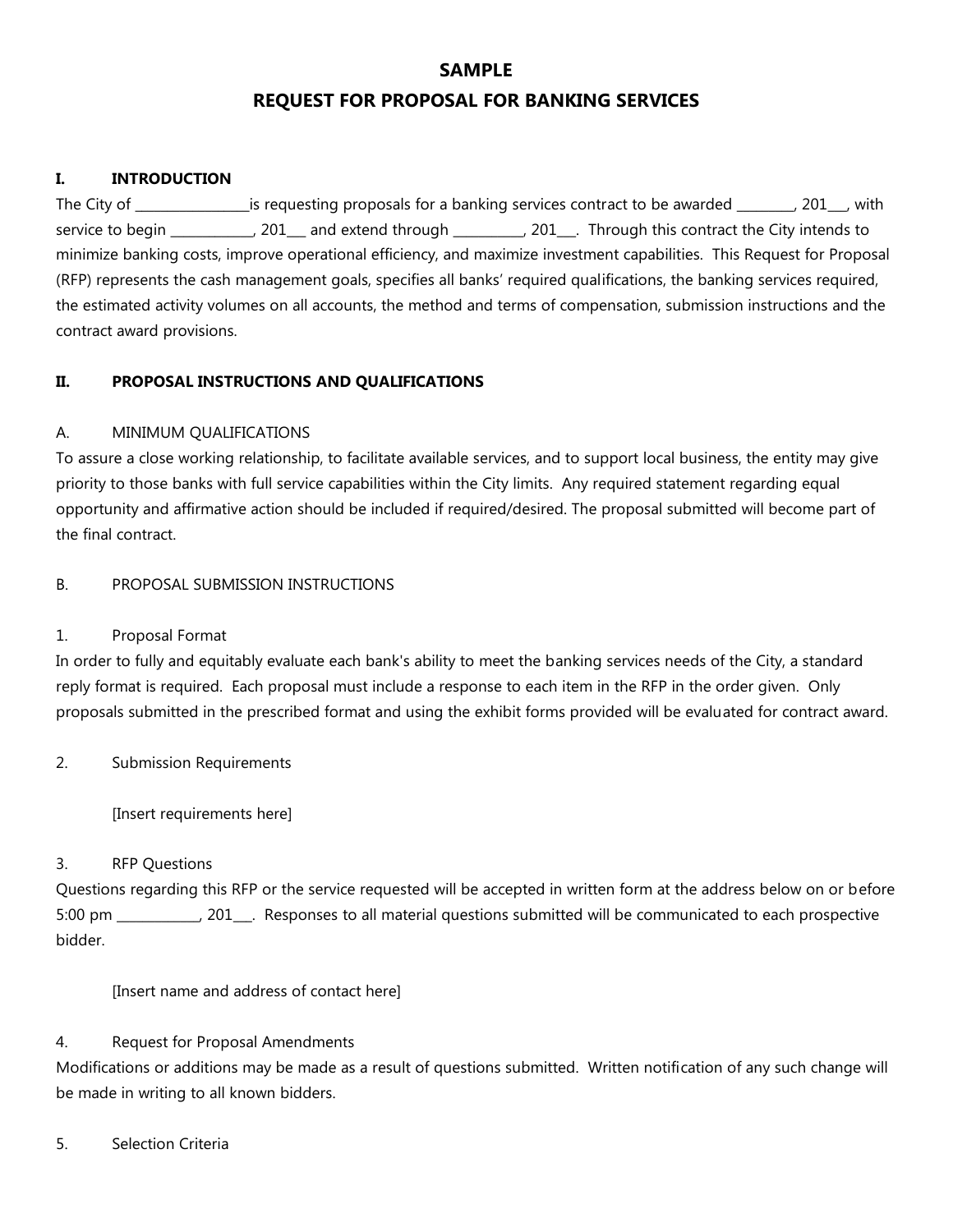Evaluation of proposals will be made on the basis of the following objectives:

| Time deposit interest rates         | ℅ |
|-------------------------------------|---|
| Cost of Service                     | ℅ |
| Service availability                | ℅ |
| Safety and creditworthiness of bank | % |

6. Award of Bid and Service Initiation

The contract is to be awarded by City Council at its meeting \_\_\_\_\_\_\_\_\_, 201\_\_.

#### **III. REQUIRED FINANCIAL INSTITUTION INFORMATION**

All banks must provide, as part of the proposal:

- -audited financial statements for the most recent fiscal year,
- -a copy of the current call report, and
- -a statement regarding any recent or foreseen merger or acquisition.

#### **IV. REQUIRED BANKING SERVICES**

This section lists all the services to be provided by the bank under this agreement. Attachment A lists each of these services. The bank should use this Attachment to provide the specific price for each service.

### A. Consolidated Account Structure

The bank is to provide a master consolidation account and zero balance accounts from which daily balance and detail reporting is available. The City's current account structure contains the following accounts:

Account Title

 $\_$  $\_$  $\_$  $\_$ 

B. Wire Transfer Services

The City currently generates approximately \_\_\_\_\_\_\_ incoming and \_\_\_\_\_\_ outgoing wires each month. A standard wire transfer agreement will be executed with the bank. This proposal should include a copy of your standard transfer procedures and wire transfer agreement. The City requires adequate security provisions and procedures. If the wire transfer requests are available on line, full information should be submitted detailing the use.

### C. Automated Daily Balance Reporting

The City requires an automated PC-based reporting system for access to the closing ledger and available balances. Stipulate the time at which the access is available and describe the system to be used. Reporting should include balance and detail reporting. Samples of the reports are to be included in the proposal.

#### D. Sweep Account Provisions

If the City chooses, the bank will be responsible for automatically sweeping the balances in all accounts daily to an investment option (money market fund, repo, etc.). Describe the sweep options and, if a money market fund is used, provide a prospectus. The accounts will be swept to the compensating balance.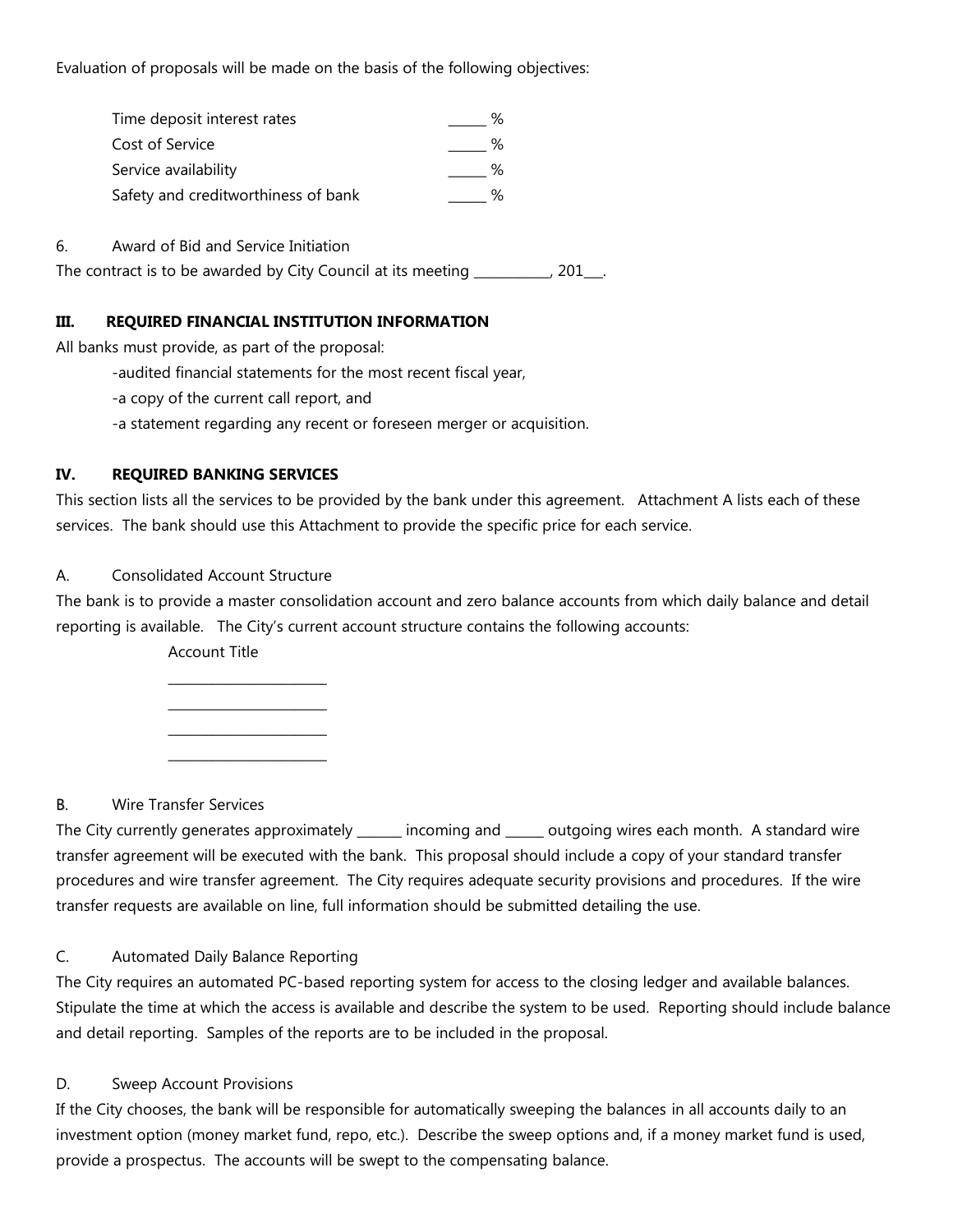# E. Reconciliation

The following accounts are to be reconciled by the bank. Deadlines and requirements for tape receipt and processing time should be included in the proposal.

Account Title

 $\_$  $\_$  $\_$ \_\_\_\_\_\_\_\_\_\_\_\_\_\_\_\_\_\_\_\_\_\_\_\_\_

# F. Investment of Idle Funds and Safekeeping of City Securities

All certificates of deposit bought by the City will be bought on a competitive basis. The City has no obligation to invest its funds with or through the bank. If the bank is proposing overnight repurchase agreements, an executed Master Repurchase Agreement is required. In order to fulfill GASB III requirements for reporting, if a repurchase agreement is executed with the bank itself, the collateral must be held in the trust department of the bank in a separate account.

All securities will be handled on a delivery versus payment (DVP) basis as they are cleared into and out of the account. There will be approximately ten securities in safekeeping at any time. All clearing and safekeeping will be in the bank or its correspondent. All correspondent and safekeeping arrangement will be stipulated in the proposal.

# G. Standard Disbursing Services

Standard disbursing services for all accounts are required to include the payment of all checks upon presentation.

# H. Standard Deposit Services

The bank must guarantee immediate credit on all incoming wire transfers and U.S. Treasury checks upon receipt and all other checks based on the bank's published availability schedule. The Bank should specify in their proposal their deposit requirements and commercial and retail deposit locations, including night deposit services and procedures.

# I. Reporting and Account Analysis

Monthly account analysis reports must be provided by the bank on a timely basis for each account and on a total account basis. A sample account analysis format must be provided as part of the proposal. Samples of monthly statements should also be provided. The monthly statements are to be received within ten business days of the next month.

# J. Account Executive

An account executive must be assigned to the account to coordinate the account services and expedite the solution of any problem. A trained and competent backup for the account executive, familiar with the account, should be assigned in the proposal. Stipulate the name and a brief biography of the account executive to be assigned to the City's account.

# K. Direct Deposit

Describe the requirements and deadlines for computer tap for ACH transactions. The proposal should indicate when funds will be available in participating banks.

# L. Daylight Overdraft Provisions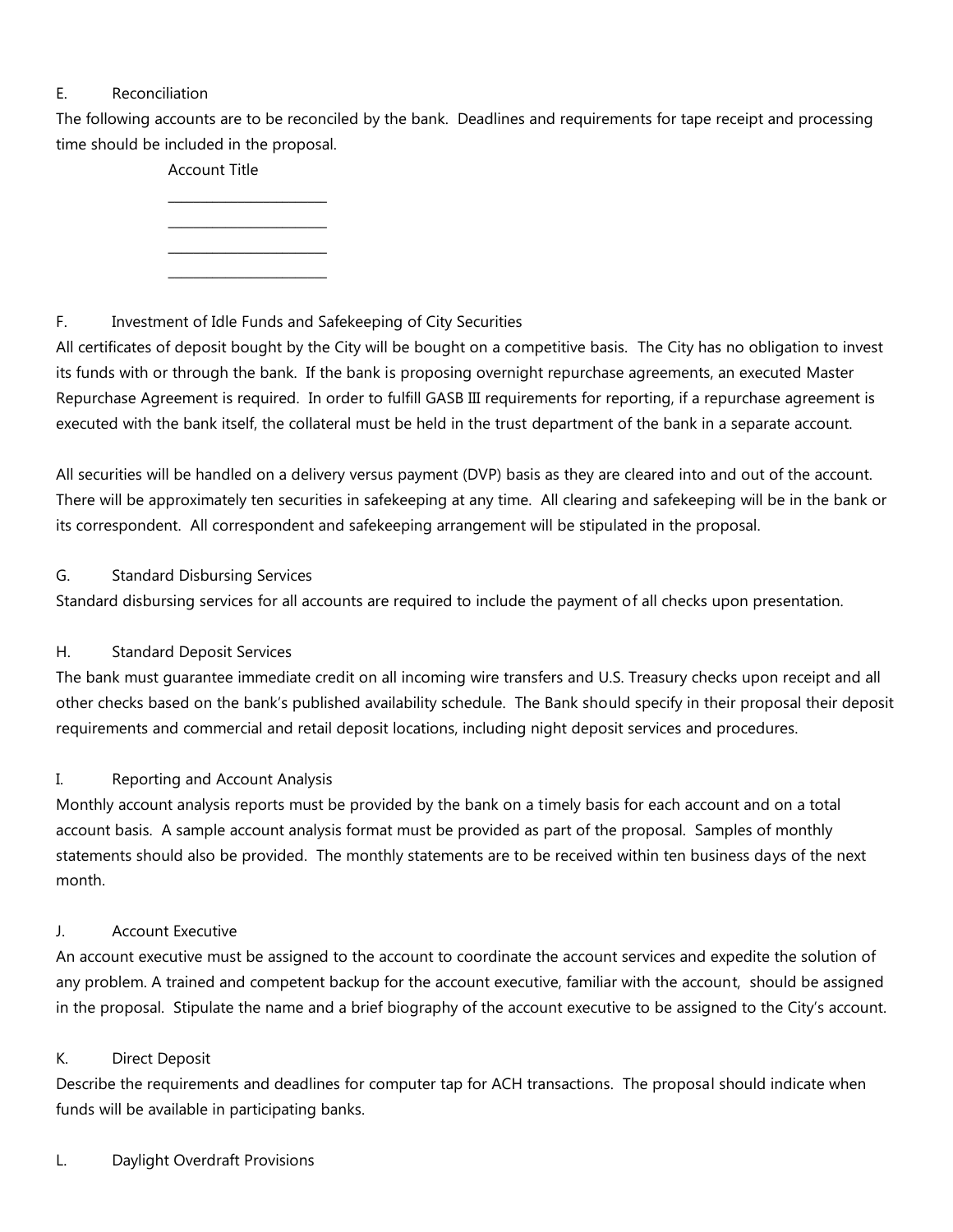Every effort will be made to eliminate daylight overdraft situations on the account. However, in case this situation does arise, the proposal should include any and all bank policies regarding daylight overdrafts charges or handling procedures.

## M. Stop Payments

The proposal must include a statement on the proposed stop payment process on an automated or manual basis.

## N. Collateralization of Deposits

The bank must agree to obtain and maintain acceptable collateral sufficient to cover all anticipated time and demand deposits, above the FDIC insured limit of \$\_\_\_\_\_\_\_\_. Securities used to pledge against time and demand deposits must be held in an independent third-party safekeeping institution outside the bank's holding company. The bank will execute a tri-party safekeeping agreement with the City and the Safekeeping bank for safekeeping of these securities. Collateral will be maintained at a minimum of 102% and marked to market at least once a month. Control will be shared jointly between the bank and the entity. Substitution will be approved by the City and not unduly withheld. Substitutions of collateral will be requested in writing and new collateral will be received before the existing collateral is released. The proposal will name the safekeeping bank for collateral.

# O. Additional Services

If new services become available and are provided during the period of this contract, they will be charged at the bank's then published rate.

# **V. OTHER SERVICES**

The City is interested in obtaining service and cost information on additional services for possible use during the contract period. These services are not required but will be evaluated in terms of availability, feasibility, service levels, service providers and cost. The City will make its determination after receipt of proposals as to whether a service will be used. If the service is accepted later in the contract period the services and charges stipulated in the proposal will be applied.

### A. Lockbox Services

The City may chose to utilize lockbox services for certain revenue collections. Describe the service including the lockbox location and a full description of the service.

### **VI. Bank Compensation**

Any net settlement on compensating balances will be made annually. If fees are chosen as the payment methodology, fees will be paid monthly after receipt of the account analysis.